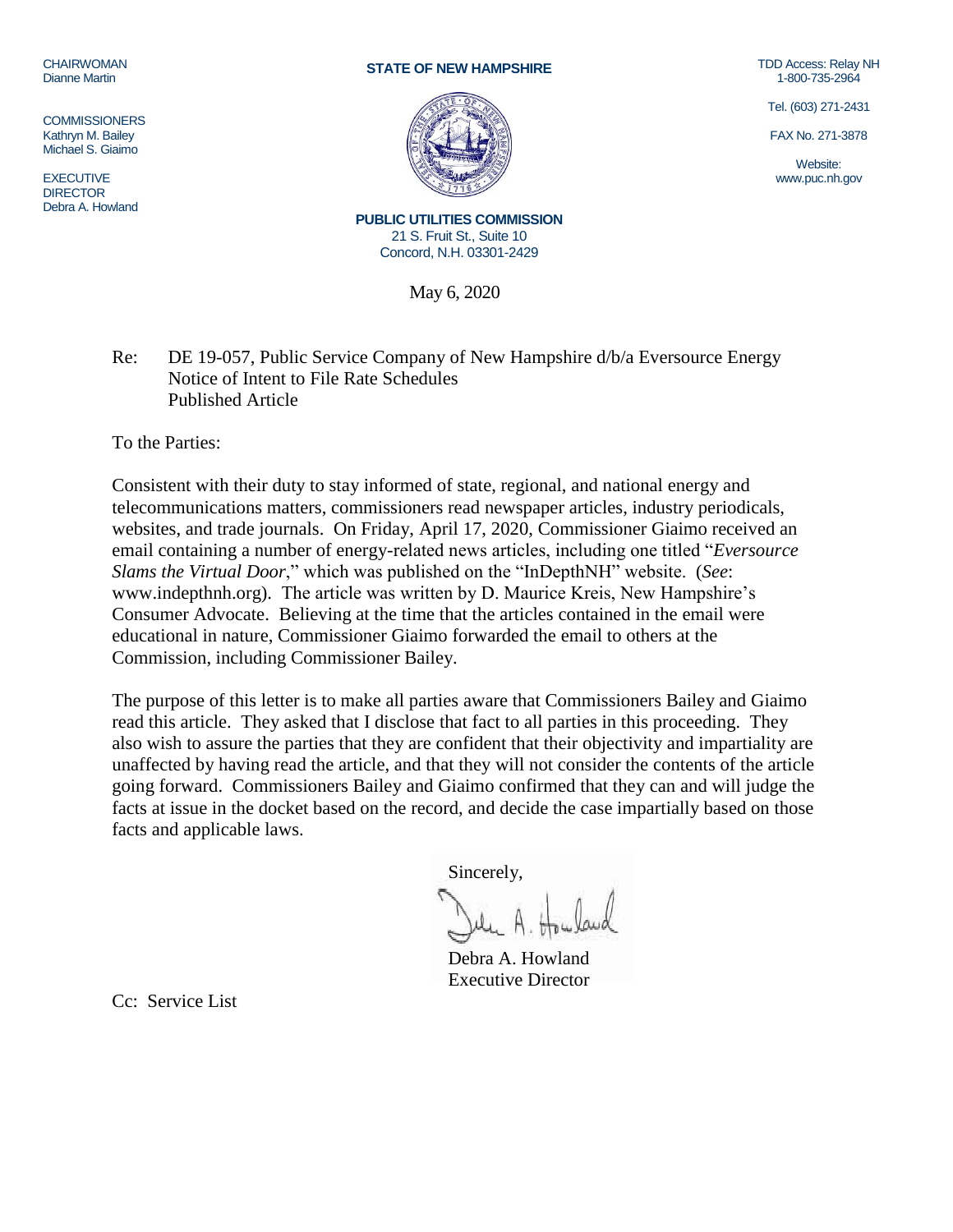## Service List - Docket Related

Docket# : 19-057

Printed: 5/6/2020

Email Addresses

ExecutiveDirector@puc.nh.gov palvarez@wiredgroup.net suzanne.amidon@puc.nh.gov robert.bersak@eversource.com mbirchard@keyesfox.com Todd.Bohan@eversource.com aboyd@acadiacenter.org brianna@cleanenergynh.org james.brennan@oca.nh.gov kelly@cleanenergynh.org brian.buckley@puc.nh.gov rburke@nhla.org mcampbell@keeganwerlin.com richard.chagnon@puc.nh.gov pradip.chattopadhyay@oca.nh.gov jessica.chiavara@eversource.com john@johncoffman.net roger@fsconline.com kristi.davie@eversource.com johndefever@yahoo.com kurt.demmer@puc.nh.gov allen.desbiens@eversource.com paul.dexter@puc.nh.gov troy.dixon@eversource.com jdonahue@preti.com pearl.donohoo-vallett@brattle.com jay.dudley@puc.nh.gov Stephen.Eckberg@puc.nh.gov eemerson@primmer.com matthew.fossum@eversource.com tom.frantz@puc.nh.gov mhorne@hcc-law.com tklaes@blueridgecs.com donald.kreis@oca.nh.gov marc.lemenager@eversource.com erica.menard@eversource.com tmlarkinassociates@gmail.com